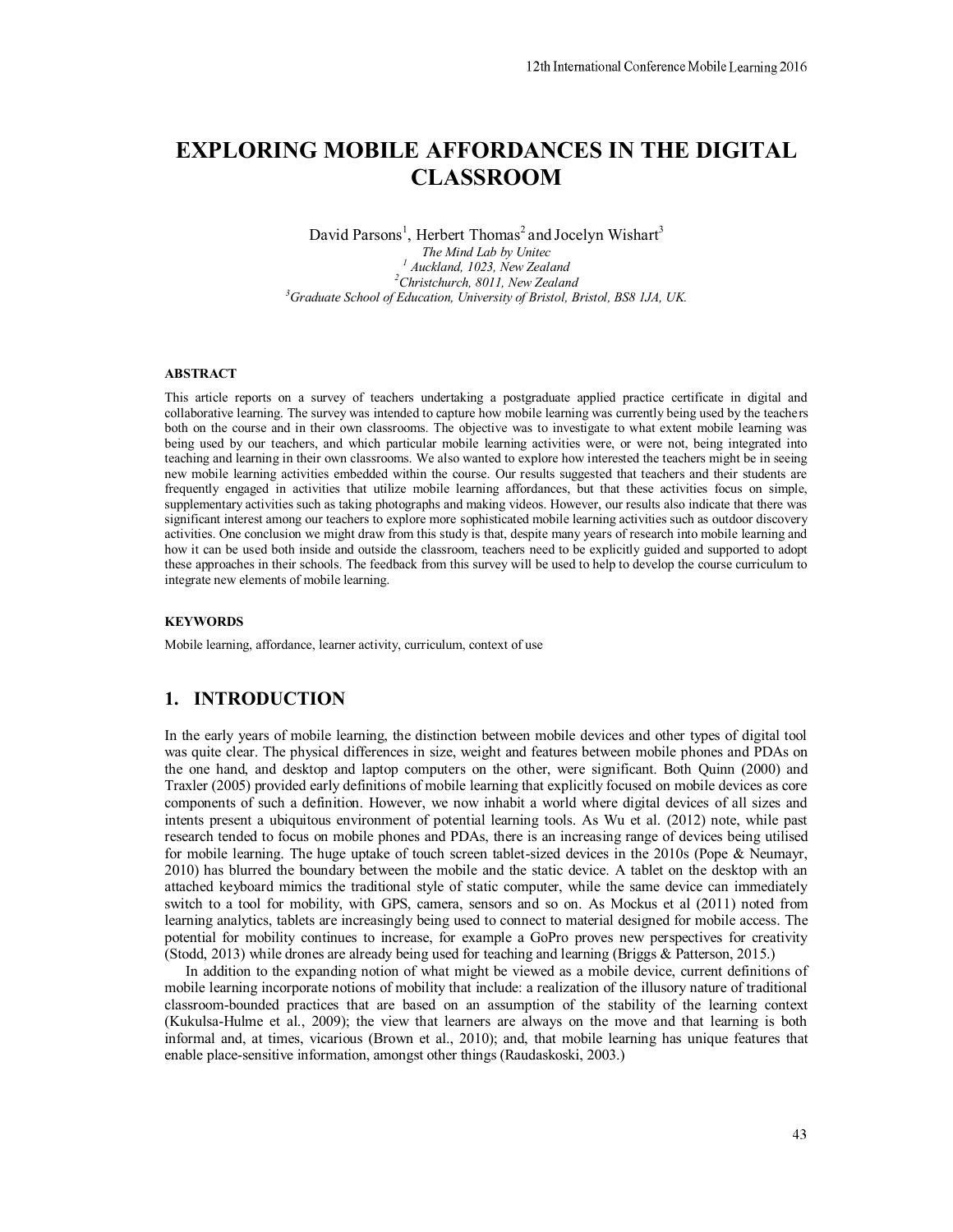# **2. MOBILE LEARNING AFFORDANCES**

Gibson (as cited in Bruce, Green & Georgeson, 2003) developed the theory of affordances, which says that the affordances of the environment are potential actions and interactions that the environment offers. The concept of affordance therefore emphasizes usage over form factor. Naismith et al, (2004) noted that mobile technologies can be broadly categorized on the two dimensions of personal vs. shared (with an implicit impact of collaborative activity) and portable vs. static (whether a device that can be used in a mobile context is, in fact being used in a static context.) The importance of these distinctions is that they have more to do with the way a device is used than the features of the device itself.

Table 1 shows a set of mobile affordances taken from the literature, with detail provided under three general concepts of affordance; the physical features of the device, the context of use and the activities of the learner. The sources of these concepts are further explored below.

| Mobile Affordances                                    | Physical features of<br>the device      | Context of use                                       | Activities of the Learner<br>(examples)                           |
|-------------------------------------------------------|-----------------------------------------|------------------------------------------------------|-------------------------------------------------------------------|
| Portability<br>(Naismith et al, 2004)                 | Physical form factor                    | For movement during<br>learning activities           | Any of those below                                                |
| Data gathering<br>(Orr, 2010)                         | Data recording /<br>retrieval           | To gather, manage or<br>store information            | <b>Taking Photos</b><br>Recording Videos, Notes &<br>Sound        |
| Communication<br>(Liang et al., $2005$ )              | Connected to data<br>networks           | For communication<br>and/or collaboration            | Coordinating distributed,<br>messaging                            |
| Interaction with the interface<br>(Lai et al., 2007)  | Applications, tools<br>and presentation | To visualise and<br>present digital content          | Reading QR codes<br>Augmenting reality<br>Hosting virtual reality |
| Contextual, active learning<br>(So, Kim & Looi, 2008) | Context awareness                       | For active learning<br>interacting with a<br>context | Using sensors $(e.g.$<br>temperature, light,<br>acceleration)     |
| Outdoor environment<br>(Tan and So, 2015)             | Pervasive in the<br>environment         | To support learning<br>outside the classroom         | Using GPS mapping                                                 |

Table 1. Mobile affordances, features, contexts and activities.

Orr (2010) outline the main affordances of mobile learning. Using a device that is small enough to be easily carried means that not only can learning material be downloaded to the device in a ubiquitous fashion, but data can be gathered in a similar manner, and more quickly than using traditional methods. Communication facilities allow material to be posted / broadcast immediately and, overall, the unique value proposition of the mobile device is that it can be used in situations where there is no digital alternative. Liang et al. (2005) focus specifically on communication affordances, listing six different types of communication affordance that may be relevant to mobile learning; response collecting, posting, pushing, controlling, file-exchanging and instant-messaging. Lai et al. (2007) remind us that a learning affordance is the relationship between the properties of an object and the characteristics of its user. They also point out that mobile devices use new forms of user interface. Thus a mobile user affordance is based on the way that the user chooses to interact with the tool. So, Kim & Looi (2008) emphasize the mobile affordances of portability, connectivity and context-sensitivity, while also highlighting the ability of mobile devices to enable seamless, active learning. Tan and So (2015) emphasize not the affordances of the device but those of the physical environment within which mobile learning takes place. They suggest that the 'rich' (i.e. complex) real world environment of an outdoor mobile learning activity leads to greater learning challenges and opportunities than the controlled environment of the classroom. Interestingly, their study was based on the use of laptops in a learning activity based on gathering and analyzing data from the outdoor environment, stressing that the affordance is embedded in the nature of the activity, not the device itself. From these various perspectives we can see that mobile learning affordances are based on a three way relationship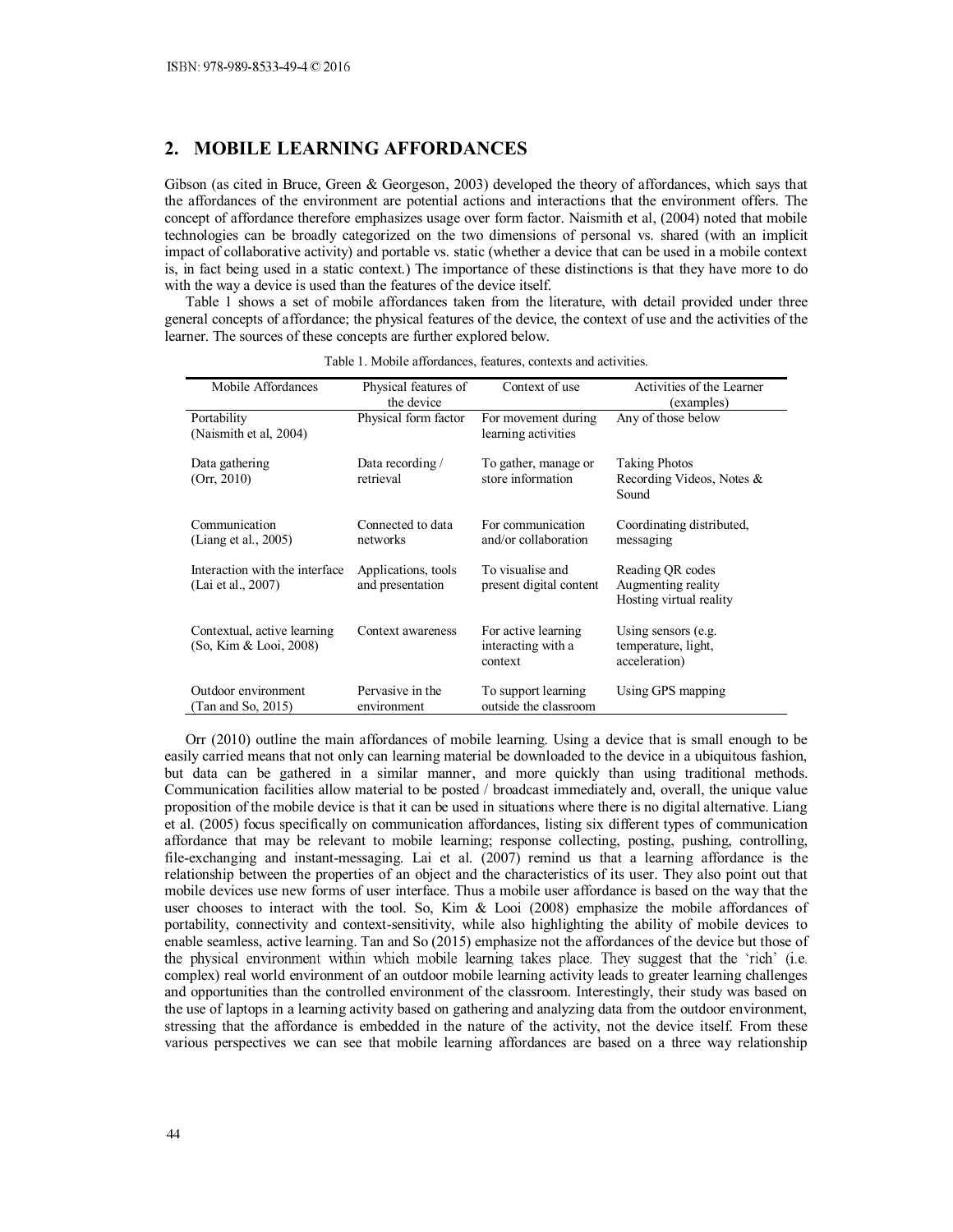between the device features, the environment, and the way that the learner interacts with both of these. Thus in a study of affordance we need to gather data on the physical features of the device being exploited, the physical context in which it is used and the activities of the individual learner in relation to these two factors.

# **3. RESEARCH CONTEXT**

This paper takes as its context a 32 week part time post graduate certificate course in digital and collaborative learning, offered to qualified teachers with at least three years of teaching experience. The course is broad ranging, covering multiple aspects of pedagogy, leadership and innovation, but an essential thread of the course is that it supports applied practice in the use of digital tools for teaching and learning. Many of these tools are cloud-based, Web 2.0 systems best used through desktop or laptop computers. We find that in many cases the larger form factor of the laptop screen and the fine control of the mouse rather than the touch screen is better for activities such as movie editing, coding, creating cartoons, building infographics, designing for 3D printing etc. than smaller tablets or mobile device screens. Further, some of the software we use does not support mobile versions on all platforms, or we find that the mobile versions of these applications lack some features. Nevertheless, the mobile component of digital teaching and learning is one that we would be remiss to ignore or undervalue. We know that mobile learning provides opportunities for contextualized, interactive, collaborative, pervasive learning that cannot be fully addressed by static computer based activities. Many researchers have previously demonstrated the breadth of imagination and discovery that can be embedded into learning activities supported by mobile devices, including mixed reality (Winter & Pemberton, 2011,) historical narrative (Dugstad Wake & Baggetun, 2009,) science fiction (Dunleavy, Dede & Mitchell, 2009,) geolocated augmented reality (FitzGerald et al., 2013,) simulation (Colella, 2000,) environmental exploration (Klopfer & Squire, 2008,) applied mathematics (Tangney et al., 2010) and situated enquiry (Sharples et al., 2011.)

Despite these potentials, we were conscious of the fact that the current digital component of our course curriculum was not directly addressing any explicit aspects of mobile learning, and given its potential benefits we wanted to consider the introduction of further mobile learning coverage into the course. We therefore undertook this study to help us redesign the curriculum to integrate the use and awareness of mobile learning features and benefits. Given the blurring of boundaries between devices used for static and mobile learning activities, we focus here not on device type but on affordances, i.e. we were interested in devices being used for what may be categorized as mobile learning activities rather than worrying about whether a particular device is or is not 'mobile'.

It should be noted that the current classroom activities were not actually devoid of mobile affordances, indeed some are used very regularly, albeit informally (there are no formal mobile learning activities.) Using mobile devices to take photos or videos is a typical classroom activity. These devices are also occasionally used for reading QR codes and Aurasma trigger images. These are, however, just support activities for other learning experiences. The photos and videos are uploaded to social media, the QR codes and Aurasma trigger images used to access other media, but there is a lack of integrated mobile learning activity or creativity.

# **4. METHODOLOGY**

The chosen research participants for this study were both the alumni of the course and those currently enrolled. From the alumni, we hoped to gain insights from their retrospective reflections on their experience of the course, and perhaps also the new experience gained in their classrooms after graduation. From the currently enrolled teachers, we hoped to gain some insights into what their hopes and expectations of the course might be, since we would be in a position to perhaps modify the course content accordingly to enhance their experience. In order to do this, our first step was to explore to what extent teachers in the course (1) were already using mobile affordances in teaching and learning and (2) what ideas and interests they might have regarding the introduction of new mobile learning course components. Our research questions for this study were therefore the following (note that the 'teachers' referred to here are those attending the postgraduate course, and alumni of the course, while 'students' are their own students in the school classroom):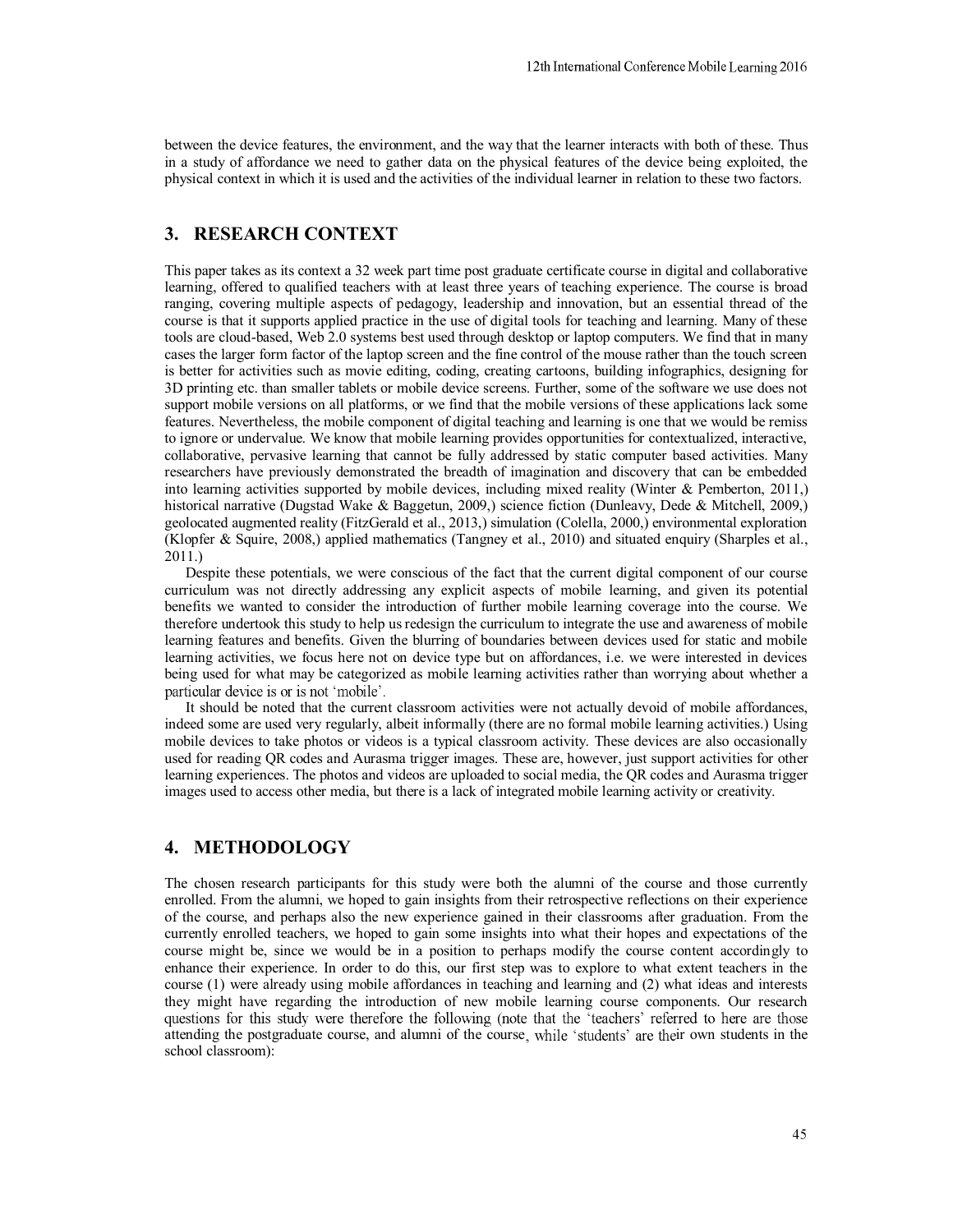- RQ1: To what extent do teachers currently utilize mobile affordances in the postgraduate course?
- RQ2: To what extent do students currently utilize mobile affordances in the classroom?
- RQ3: How can mobile affordances be better integrated into the postgraduate course?

To address these questions, we developed an online survey which we distributed through our learning management system and also through the Google+ communities of the course cohorts. This was the best channel available to us to reach not only the currently enrolled students but also the alumni, who were no longer engaged with our learning management system. There are several of these online communities; one for each current cohort, plus another for alumni. Responses were entirely voluntary and anonymous.

## **5. RESULTS**

We had 72 valid responses to the survey, primarily from those students who were currently enrolled on the course (57 responses) with 15 responses from our alumni. In order to gain some idea of the range of devices being used in the classrooms of our respondents, we asked them what proportion of their total digital activity they spent working with students using each of four types of device; desktop, laptop, tablet and smartphone. The results showed that all of these tools were being regularly used for various tasks in the classroom, which would suggest that teachers and students are regularly shifting between devices depending on the affordances of those devices for different teaching and learning tasks. However we noted that those devices that more easily support mobile affordances (tablets at 30% and smartphones at 13%) were being used slightly less often overall than those tools that do not easily support mobile affordances (desktops at 19% and laptops at 38%.)

#### **5.1 Mobile Affordances in the Postgraduate Course and in the Classroom**

To address research questions 1 and 2, asking to what extent both teachers and their students currently utilize mobile affordances in their respective learning spaces, we developed a series of survey questions based on the activities of the learner identified in Table 1. These activities were; taking photos, making videos, sound recording, using QR codes, using augmented reality, using virtual reality, using sensors, using location sensing and collaborative messaging. The results are shown in Figure 1. The activities of taking photos and making videos were extensively used by both teachers and their students, as reported by more than 50 of the 72 participants. Sound recording was the only activity that was used more by school students (40) than their teachers (34). Collaborative messaging was well used by the teachers (47), less so by their students (32). The other categories show relatively small uptake by both teachers and students, though it is notable that in all the other cases the teachers were currently using the other affordances more than the students. The use of QR codes is an exception, where there was an equal level of usage (18). Overall, portability (Naismith et al, 2004), data gathering (Orr, 2010) and communication (Liang et al., 2005) provided most usage of mobile affordances in the survey. In contrast, the affordances of interaction with the interface (Lai et al., 2007), contextual, active learning (So, Kim & Looi, 2008) and learning in an outdoor environment (Tan and So, 2015) were rarely used by either the teachers or their students.

Given that the set of learner activities in the survey was taken from an extensive literature review, we hoped that it was comprehensive. However, in case we had excluded any important activities, we asked respondents if there were any mobile learning activities from their own practice that we had missed. We only received seven responses to this question, suggesting that our list of activities was largely complete. Most of these could in fact be seen as refinements of the suggested categories. For example, texting and Skyping were mentioned, both of which would come under the heading of collaborative messaging. However, stop motion movie making was also mentioned, which to some extent relates to taking photos, recording sound and video, but is a separate creative activity that crosses several of the original activity boundaries.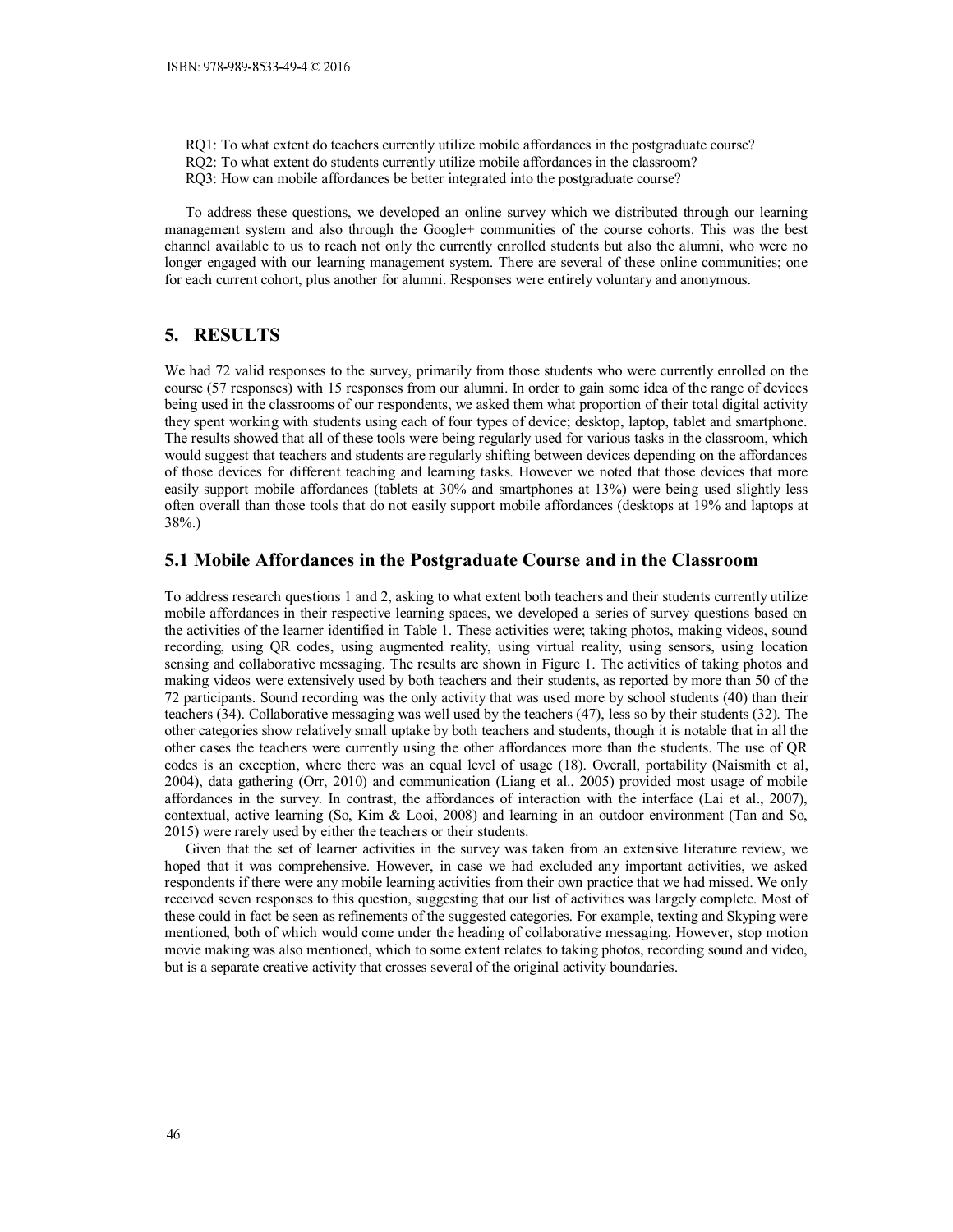

Figure 1. Use of mobile affordances in the learning spaces of the teachers and their students

Quite a few examples were given of mobile devices being used to access online applications and social media; Google+, iTunesU, Pinterest etc. Perhaps this suggests that the most obvious affordance of mobility, being able to access online resources anytime anywhere, might usefully have been explicitly included in the list of activities as the portability affordance from Table 1. Robotics was also mentioned by two respondents, as was 3D printing. Certainly mobile devices can be used with programmable robots, for example the Lego Mindstorms app, and there are now several mobile apps available for controlling 3D printers. These responses suggest that an additional affordance, that of the mobile control of other devices, should be considered. This type of affordance is likely to become increasingly important as the Internet of Things continues to develop and expand.

#### **5.2 Mobile App Usage**

In order to capture practice in more detail, we also asked the teachers to list any mobile apps that they used in the classroom. There was a wide range of tools mentioned, many of which had niche application, such as Maori language learning, playing the guitar and sketching, and were only mentioned by one or two respondents. More generic tools, which were used more widely, included various Google apps such as Google Docs, Google Earth and Google Classroom (15), several social media apps such as Twitter, Facebook and Pinterest (15), photo/video/movie apps (12), synchronous communication tools (5) and quiz apps (7).

We also asked the teachers to list any mobile apps that their students used in the classroom. Whilst there was some overlap with the teachers' own usage, for example Google apps and movie editing, there was a broader range of apps being used by the students. Many of these were used for creating work for sharing or assessments. Specialist mobile apps included Hopscotch (for coding), Gamefroot (for game creation), maths apps such as Mathletics, Explain Everything for presentations, reading and writing apps such as Chatterpix, among a range of others. However it was unclear to what extent this rich range of applications was encompassing any of the affordances of mobile learning beyond portability.

#### **5.3 Indoor/Outdoor uses of Mobile Activities and Affordances**

The use of mobile apps amongst teachers compared to the use of mobile apps amongst students provides some initial insight into differences. Equally intriguing are differences between teacher and student uses of indoor and outdoor mobile activities. These differences, captured in Figure 2, are apparent in a comparison, firstly, of both groups' indoor versus outdoor uses and, secondly, a comparison of teacher versus student uses in both environments.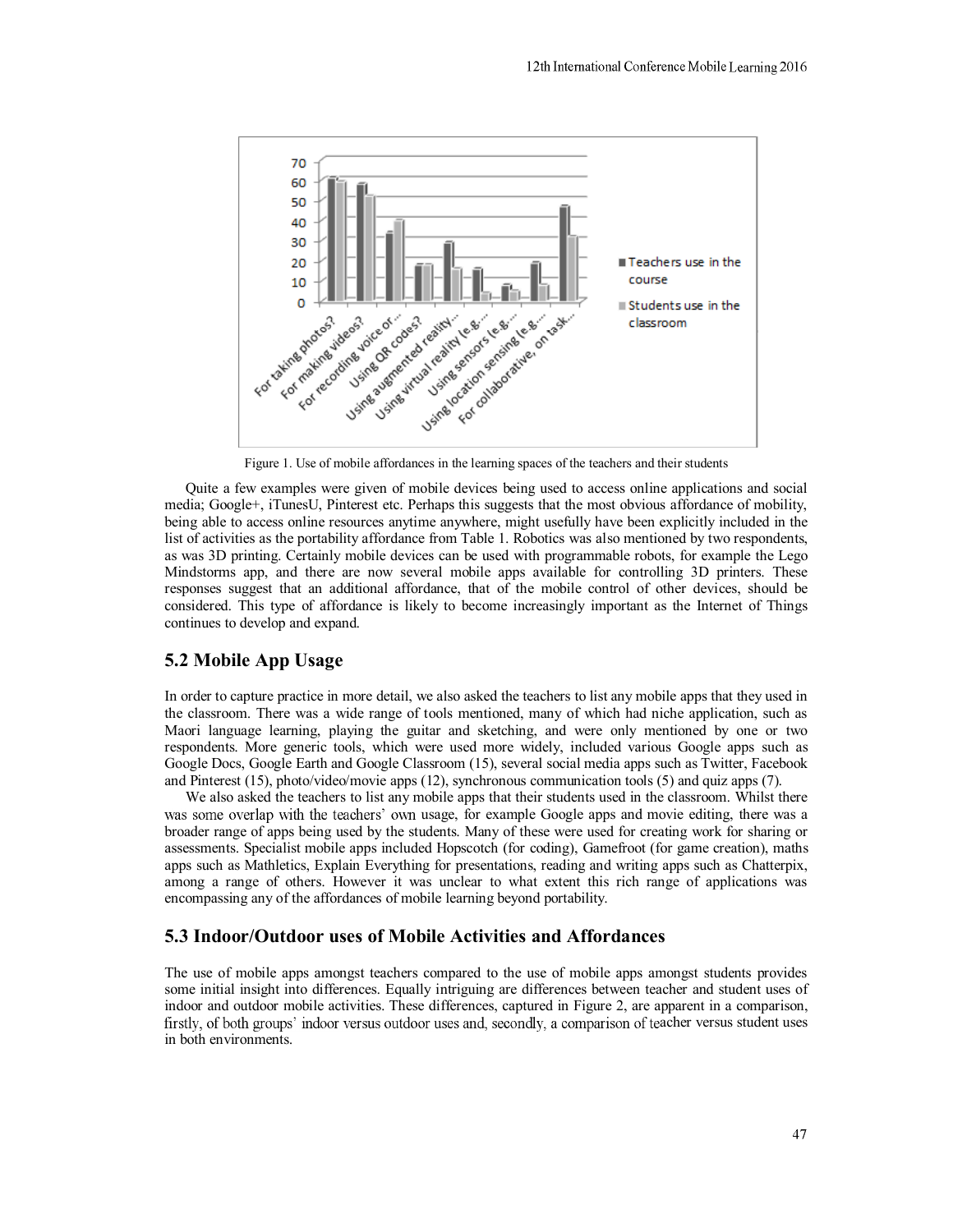The most striking difference, overall, relates to indoor versus outdoor use of mobile activities and affordances. In all of the identified activities, from taking photographs to on-task, collaborative messaging, indoor activities enjoy roughly 10% to 50% more engagement than outdoor activities. Nevertheless, elicited responses from teachers (a summary of which is provided in Figure 3) regarding the improvement of the mobile curriculum foreground the desire for curriculum content specifically targeting the design and implementation of outdoor mobile learning activities.

The second noticeable difference, though less striking, is the fact that student use of mobile activities and affordances outstrips teacher use of mobile activities and affordances on the course in a number of identified fields, such as recording sounds and making use of sensors. In this respect, the design of an additional mobile component needs to be informed by a good understanding of mobile affordances already embedded in school classroom practices. Furthermore, should this disparity in usage encourage us to reflect on ways in which specific app-related hands-on skills are acquired during the course of the programme?



Figure 2. Indoor and outdoor use of mobile activities and affordances

#### **5.4 Better Integration of Mobile Affordances into the Course**

Since one of the main motivations for this research (research question 3) was to seek to improve our curriculum coverage of mobile learning, we asked the teachers which suggested mobile activities they would like to see covered in the course. All of the suggestions gained some interest but the outdoor learning activities were the most popular option (Figure 3.) If combined with GPS, which is used for many outdoor mobile learning activities, this would prove to be a popular addition to the course, and is therefore the most likely innovation that we will pilot at the next available opportunity. However, given that the other options also revealed interest, we will also consider whether some of these other activities might also be covered. These results suggest that there is genuine interest in mobile learning activities in the teacher community that we are not currently addressing.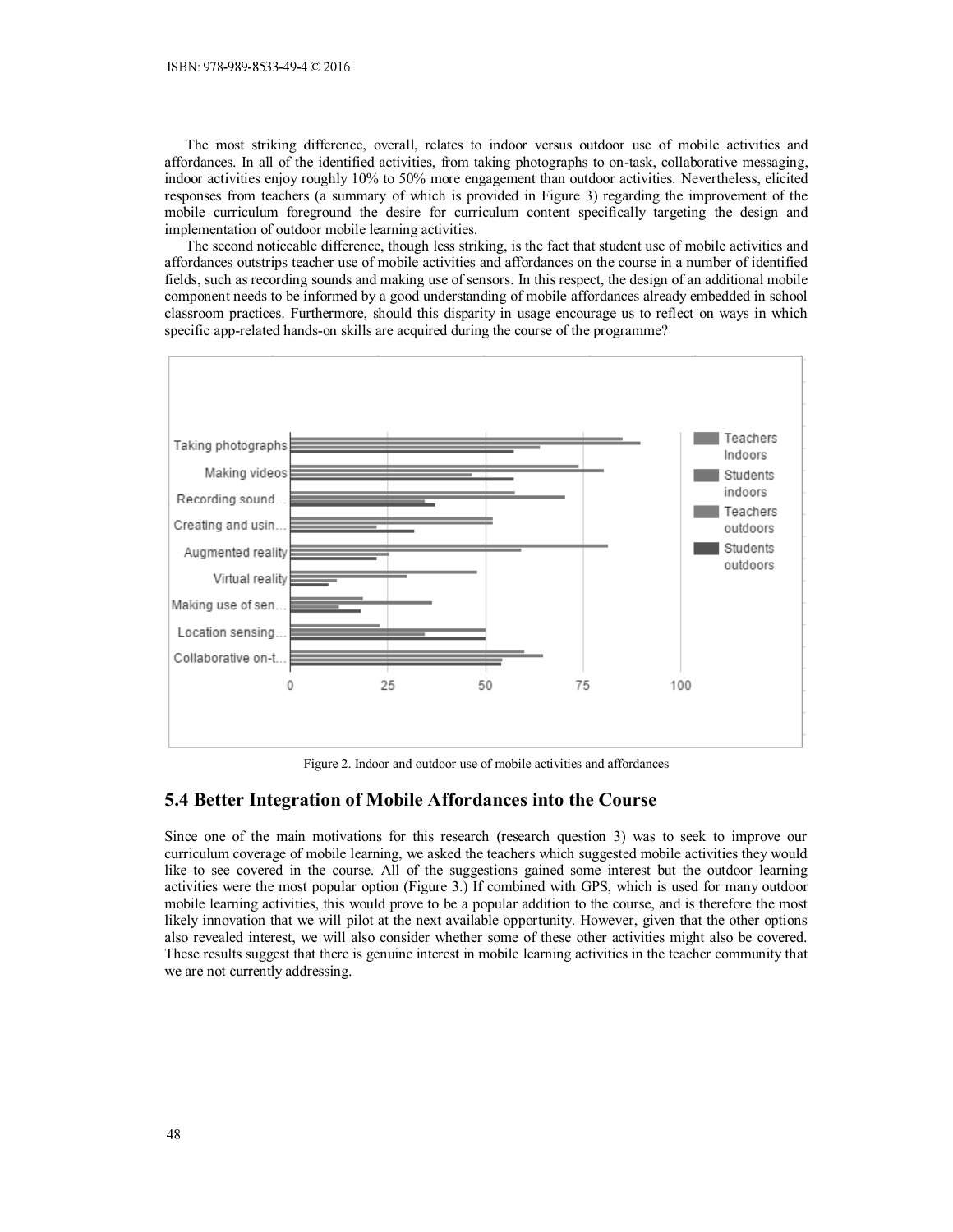

Figure 3. Mobile learning activities suggested for inclusion on the course

# **6. SUMMARY AND FUTURE WORK**

This investigation has provided some evidence in support of both teacher and student use of mobile activities and affordances in the classroom and beyond. One contribution of the work is that we have identified two affordances of mobility that have not been explicitly highlighted in previous works, namely multimedia creativity and the control of other devices. One of the most important limitations of this investigation, however, is its inability to shed light on the extent to which the existing curriculum, whether experienced or anticipated, has influenced teacher responses to survey questions. In the process, the following questions for further research have been raised:

(1) If teachers are keen to engage in outdoor mobile learning activities, are there other systemic or context-specific influences that significantly impede engagement in outdoor mobile learning activities and, if this is the case, what might these impediments be?

(2) In this respect, the design of an additional mobile component needs to be informed by a good understanding of mobile affordances already embedded in school classroom practices.

(3) Furthermore, should the disparity between teacher and student use of particular mobile affordances, such as the recording of video and sound, influence the design of proposed mobile component of the programme?

The investigation does provide sufficient impetus for redevelopment of the mobile curriculum to include, most importantly, a focus on the design and implementation of outdoor mobile learning activities, and, possibly, selected additional activities identified by teachers as being desirable, such as physical mobile indoor learning activities and the use of digital device sensors. Given that organizing and managing outdoor mobile learning activities during formal classroom sessions presents some challenges (e.g. inclement weather), a further area for development may be flipped classroom activities, where students undertake outdoor data gathering activities in their own time and then bring the photos, notes, graphs etc. into class to be discussed.